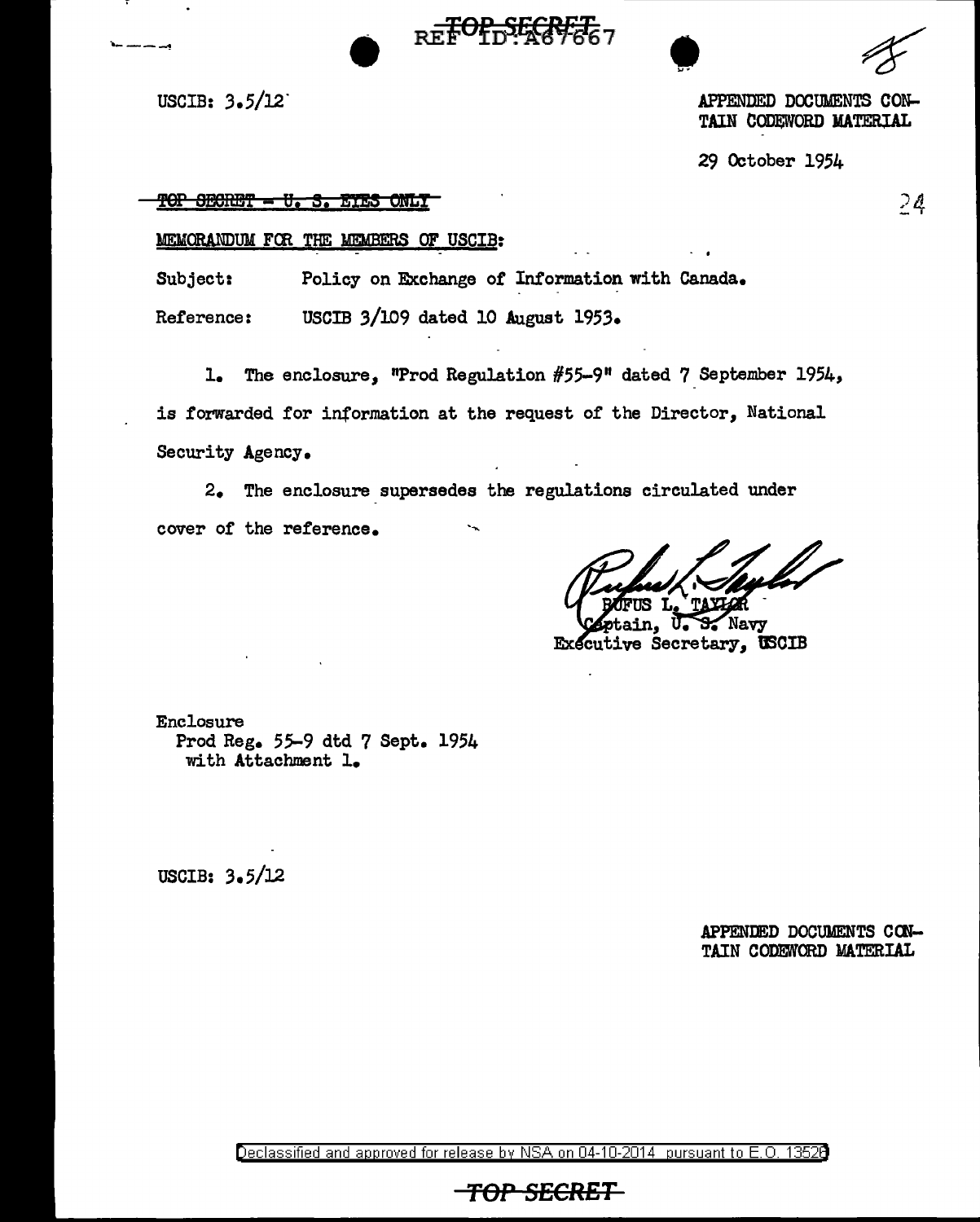

<del>-8LEcity hymorime beginni D</del> <del>-monal</del>S RO RILLA ASIL I TELLETIKTE

NATIONAL SECURITY AGENCY **FRODUCTION** 

The information contained in this document with not be disclosed to foreinn nationals or their represchiatives.

**TOP SECRET FROTH** PROD REGULATION

 $55 - 9$ 

**NUMBER** 

7 September 1954 Mr. Woodrough/R-214

SUBJECT: Policy on Exchange of U.S. Communication Intelligence with Canada.

1. This Regulation supersedes PROD Special Memo 49/53, dated 22 July 1953, on the same subject. Appendix to this Regulation contains items routinely passed to CBNRC.

2. It is to the mutual benefit of the United States and Canada 2 that COMINT Collaboration be as close as possible in consonance with their respective national interests.

In order to achieve the above end the following exchange proce- $3.$ dure will be followed:

Technical publications, such as interim reports, released  $a.$ to CBNRC will be limited to those pertinent to the Canadian effort so long as their release does not conflict with existing directives or policies.

b. Publications in the X, Z, and Q series will not be released to CBNRC.

Conly may be released to CBNRC provided its release is not otherwise prohibited.

d. Should doubt arise over the release to CBNRC of items not specifically denied them, these items should be referred to the Chief of the PROD office concerned for instructions. In some cases policy level decisions may be required.

4. Restrictions placed on dissemination of publications similarly extend to oral or informal communications with CBNRC representatives or visitors.

| 5.<br>CBNRC by either center subject to the following provisos: | may be forwarded to<br>a. Either party may designate any specific item "NOT TO BE       |
|-----------------------------------------------------------------|-----------------------------------------------------------------------------------------|
| EO $3.3(h)(2)$<br>PL 86-36/50 USC 3605                          | Top Seeret Control No. PROD 54-87 A<br>of $50$<br>Copies<br>Copy<br>Pages<br>Page<br>оf |

OP SECRET FROTH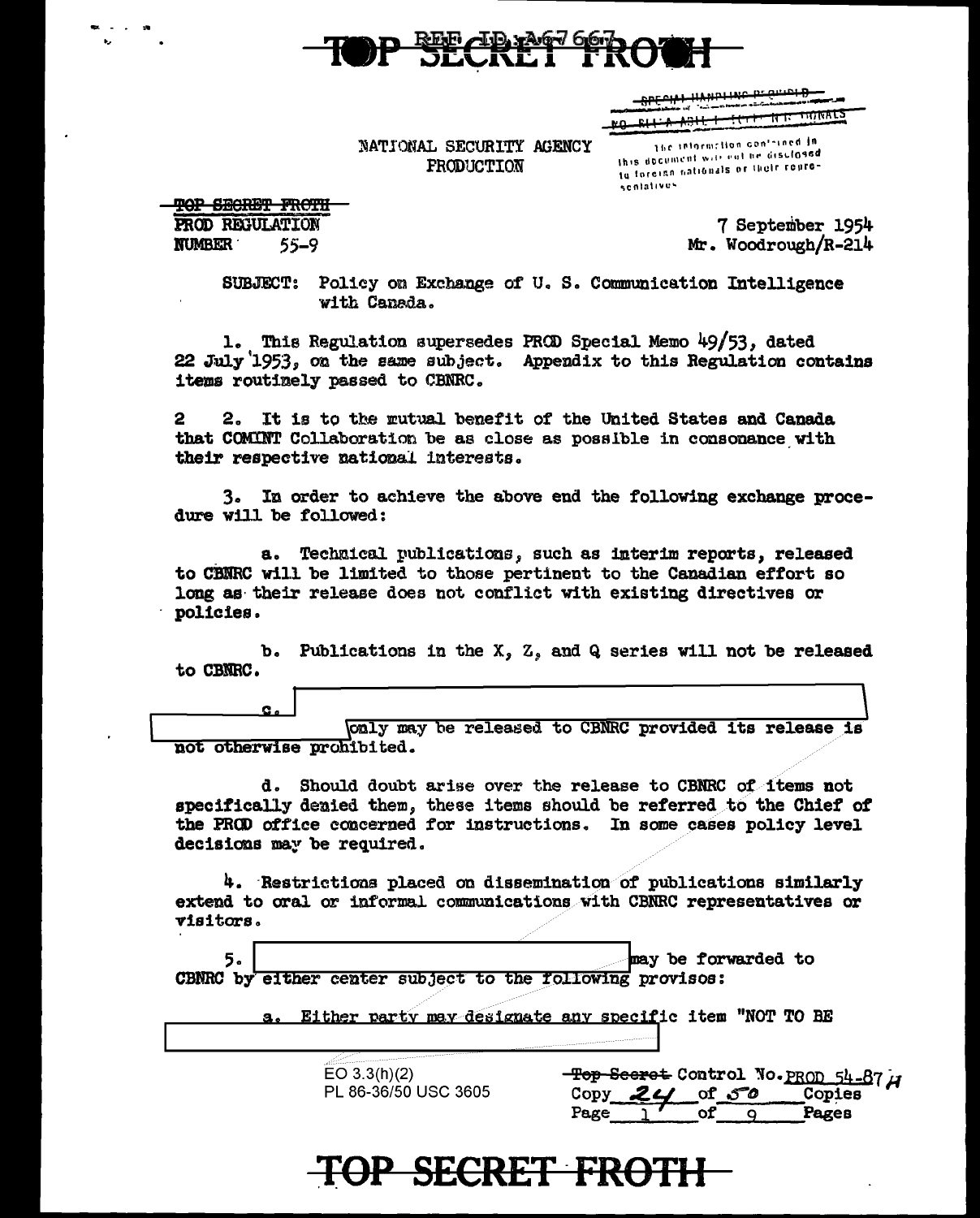

**TOP SEGRET FROTH** PROD REGULATION **NUMBER**  $.55 - 9$ 

 $EO(3.3(h)(2)$ PL 86-36/50 USC 3605

b. Either party may designate any specific categories of mate-

7 September 1954

rial

6. PROD components will apply designations described in 5.a, b, as applicable and will deny to CBNRC,

7. Except in the case of the NSA-76 duty officers, authority to release US COMINT Material to CBNRC normally will not be delegated below the level of Section Chief. PROD Office, Division and Staff Group Chiefs will insure that their subordinate releasing authorities are properly instructed.

 $\beta$ . Requests to start or stop distribution to CBNRC or CANSLO of a recurring NSA publication should be referred to NSA-0621 in order that they may maintain an up-to-date list of CBNRC requirements. In general. one-time CRNRC requests for material and information releasable under these and any other applicable instructions may be met forthwith by the cognizant PROD component as follows:

a. Authority to release in any form is, within NSA PRODUCTION, vested in NSA-70.

b. Authority to release technical information in any form is, within NSA PRODUCTION, delegated to the originating Division of Staff Group.

c. The routine exchange of newly received raw traffic with CBNRC is a function of NSA-61, subject always to established procedures governing release of raw material from the source or sources involved.

d. Any CBNRC request for of such nature or scope as to indicate Canadian entry into a new field of processing or a shift of emphasis at CBNRC should be brought to the attention of NSA-0621 before action is taken.

e. Status and informal reports intended for CBNRC or CANSLO will be sent to NSA-0621, which will screen them before forwarding or delivery.

9. Whale the Canadians are aware that some items cannot be made available to them, the criteria for establishing restrictions should

Ċ

 $\mathbf{v} \in \mathbb{R}^d$ 

**SECRET FROTH** 

Top Secret Control No. PROD 54-87 /+ ದ 5Ø` Copy оf Copies Page  $of$  $\overline{Q}$ Pages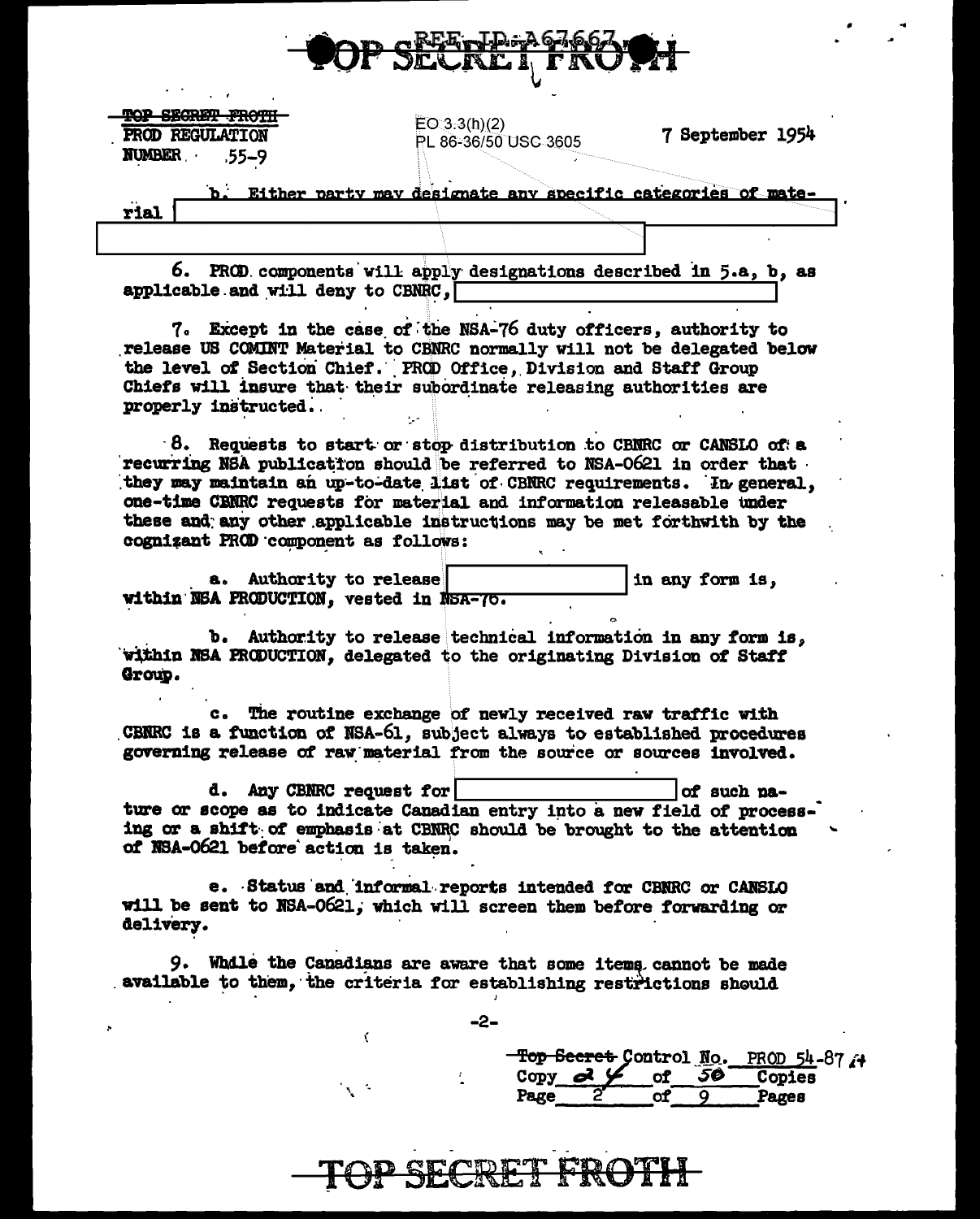

TOP SECRET FROTH PROD REGULATION **NUMBER**  $55 - 9$ 

7 September 1954

not be revealed. It is enough to say merely that we regret the material is not releasable.

10. Extraordinary requests or developments should be referred to NSA-0621 for policy ruling.

FOR THE DEPUTY DIRECTOR:

OFFICIAL:

M. T. CARDINAL

Major, **WAC** Actg. Chief, Secretariat

DISTRIBUTION: Special

1 ATTACHMENT: Appendix I

ROBERT S. BOWER Colonel, **USAF** Executive Officer

 $-3-$ 

Top Secret Control No. PROD 54-87 A **of** 50 Copies Copy Page οf Pages  $\bullet$ 

## **TOP SECRET FROTH**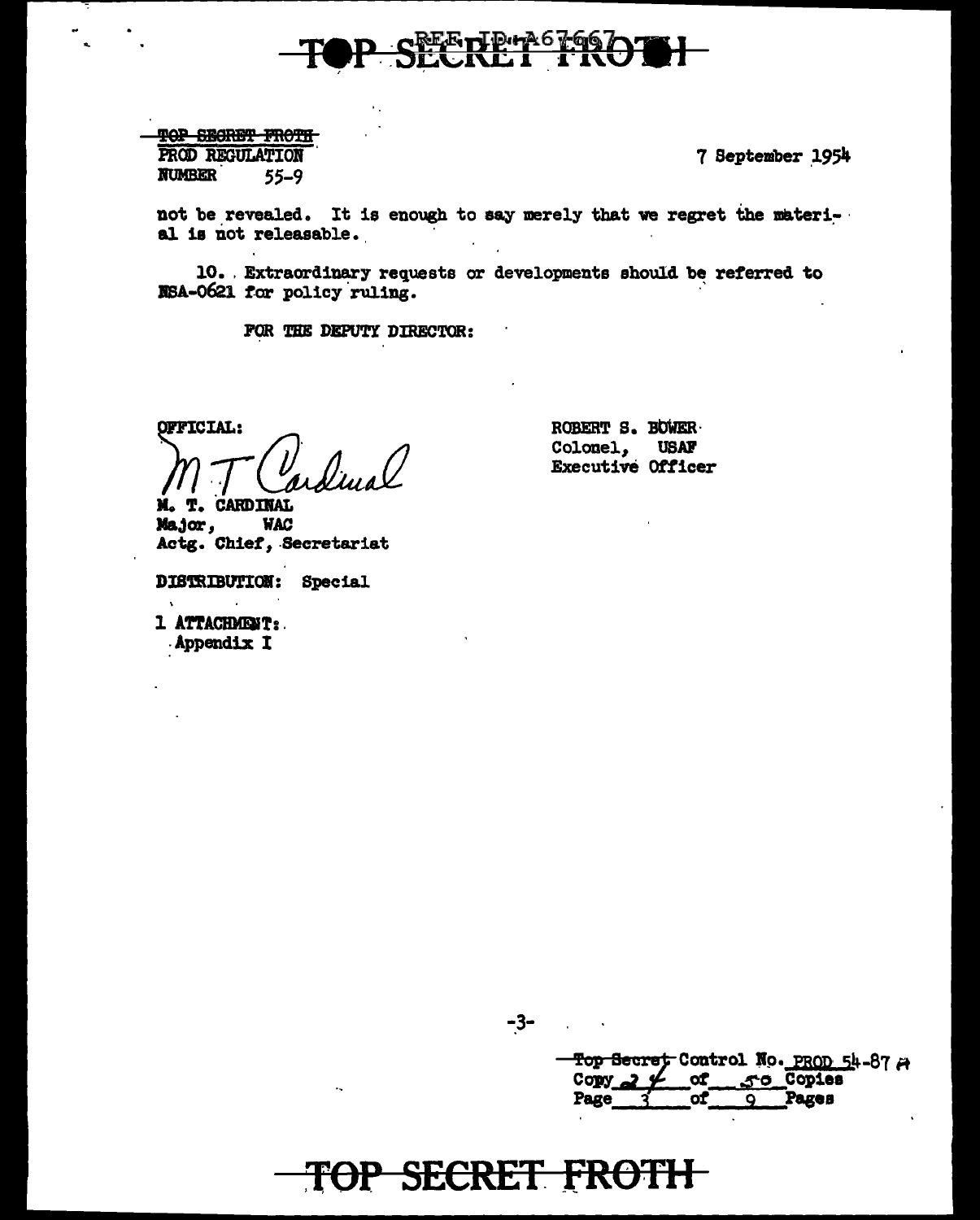

TOP SEGRET FROTE

7 September 1954<br>Mr. Woodrough/R-214

#### **APPENDIX I**

 $\ddot{\ddot{\zeta}}$ 

This list is appeadix I to PROD Regulation Number (Land - 55-9 dated 7 September 1954, subject: "Policy on Exchange of U. S. Communication Intelligence with Canada" which will be complied with in releasing any material to CBNRC.

| Top Secret, Control No. PROD 54-87A |  |          |        |
|-------------------------------------|--|----------|--------|
| $Gopy \rightarrow Y$                |  | of $52'$ | Copies |
| Page                                |  |          | Pages  |

Attachment 1 to PR 55-9 Page 1.

#### P SECRET FROT **Filt**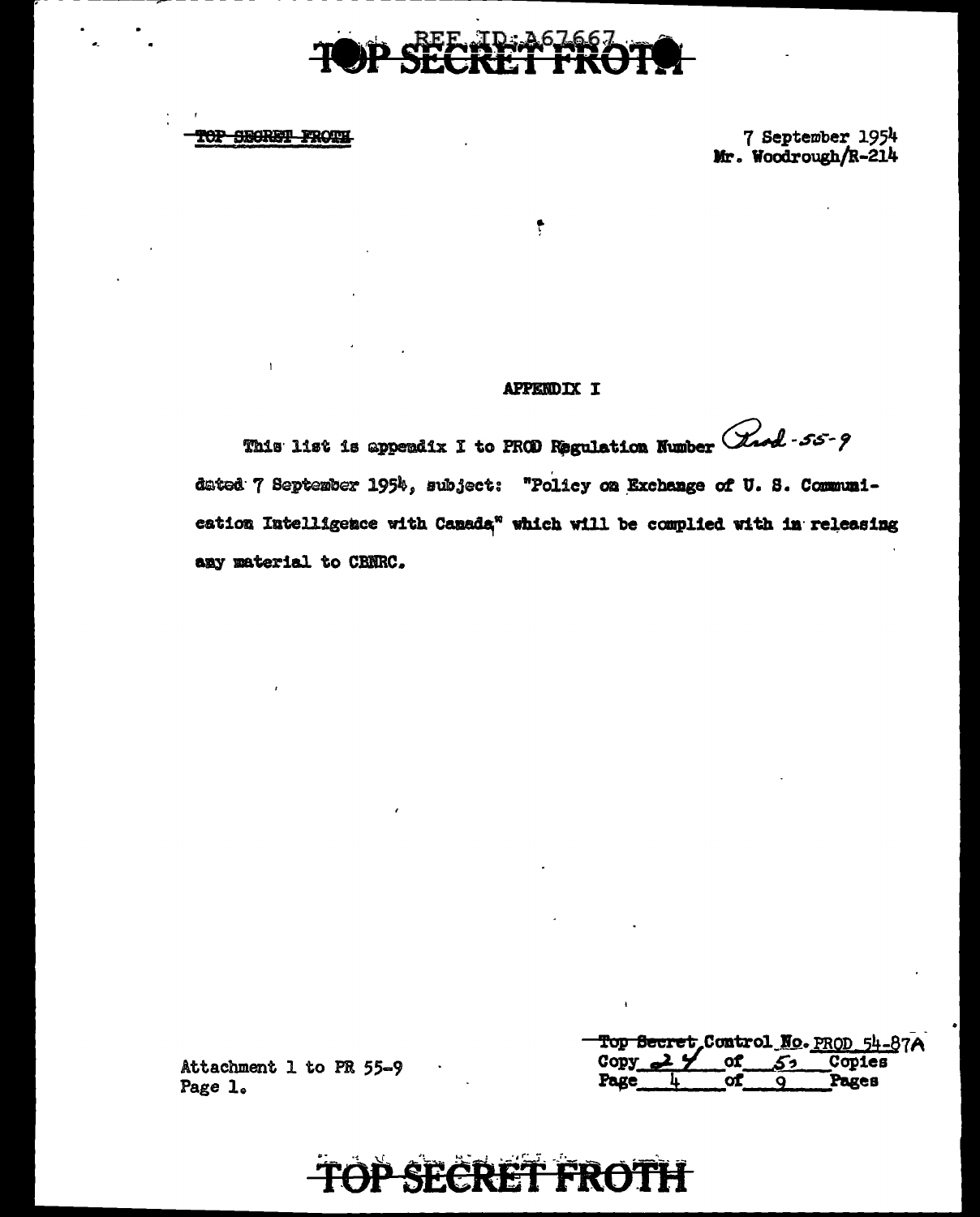## **P SECRET FRG**

**TOP SECRET FROTE** 

7 September 1954

\$

ć.

j.

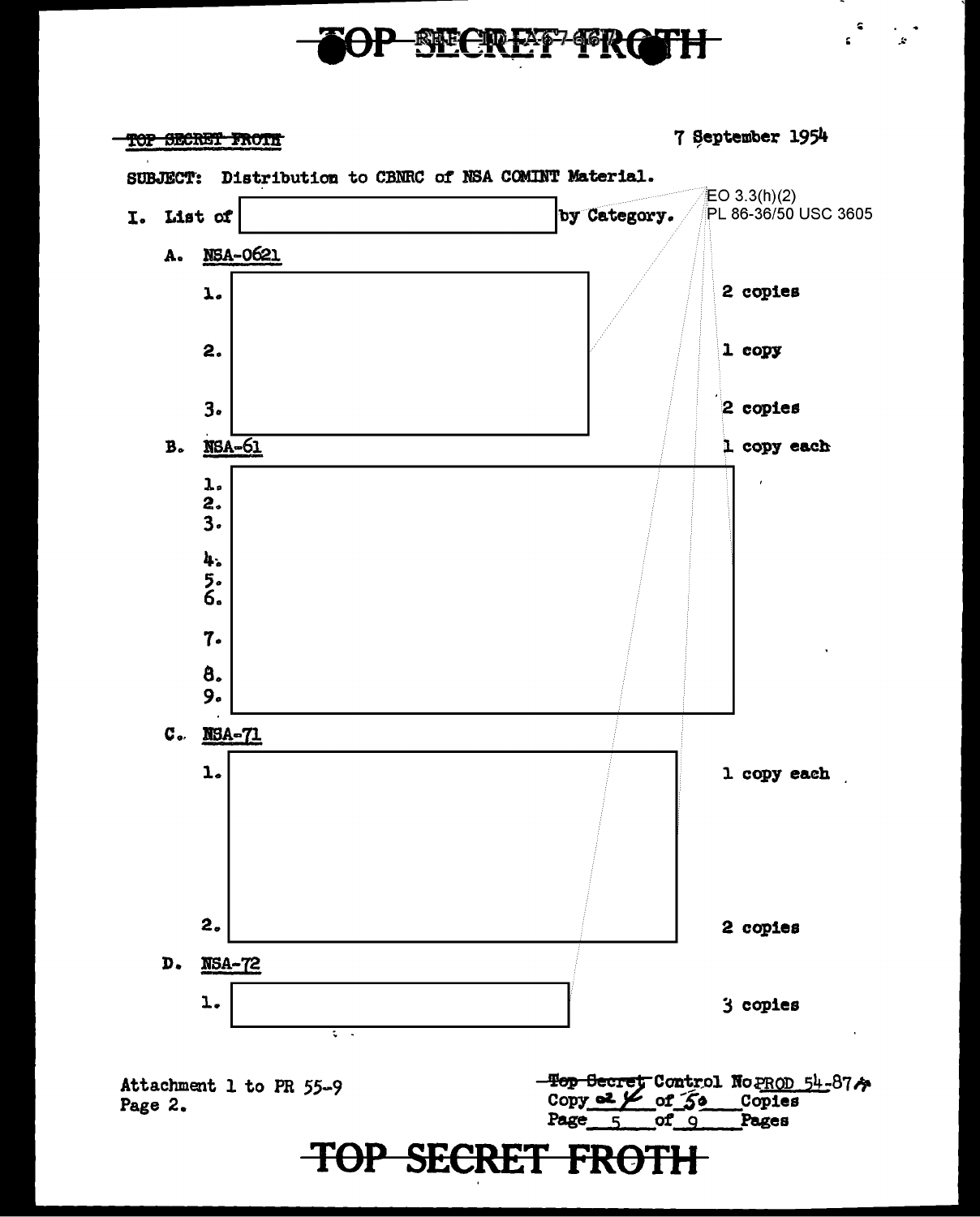## BEECBE®766ROOH



Attachment 1 to PR 55-9 Page 3.

Top Secret Control No. PROD 54-87 A of 50 Copies Copy  $\mathbf{z}$ Page  $\alpha$  $\overline{9}$ Pages

## TOP SECRET FROTH

ł.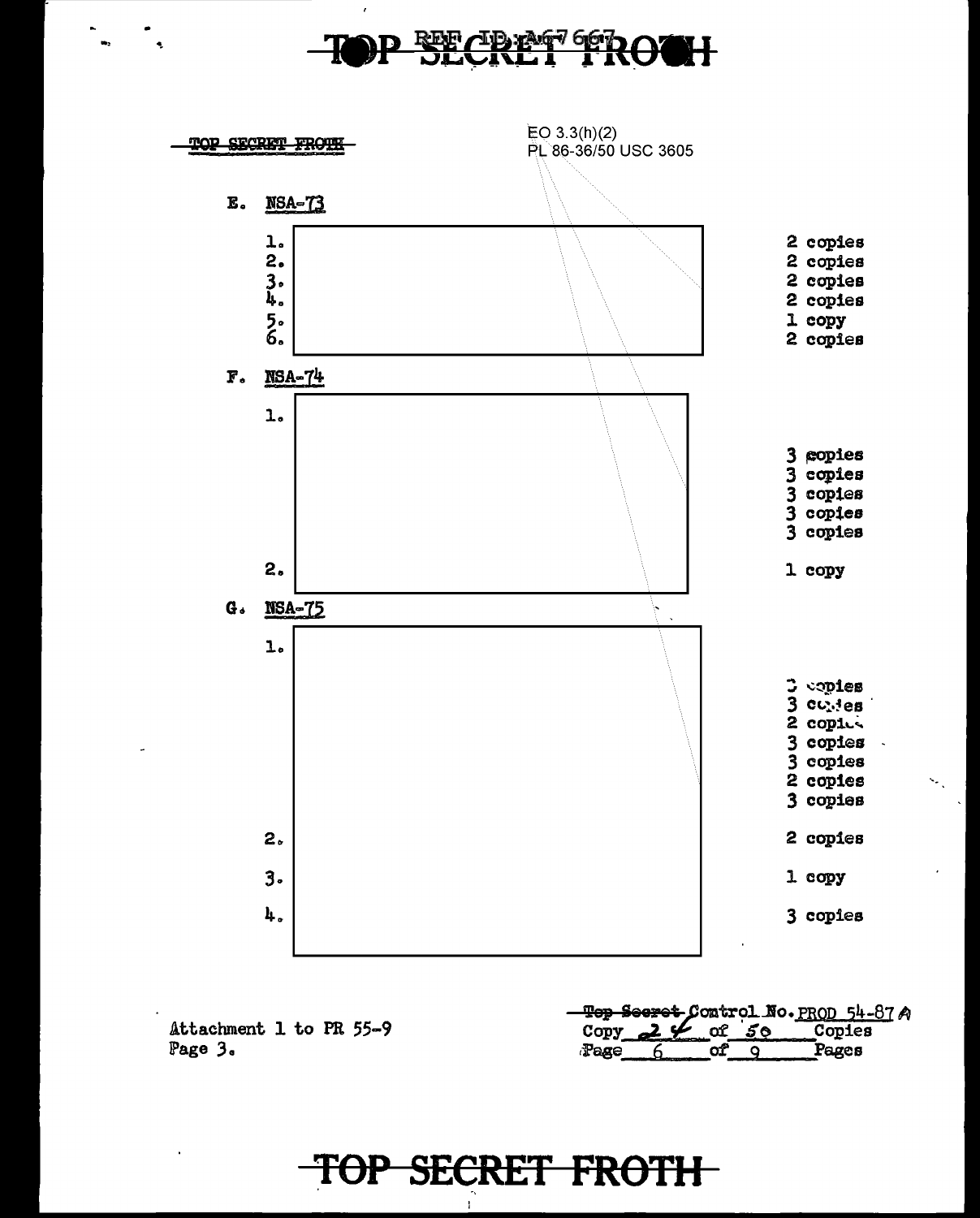

 $\mathbf{z} = \mathbf{z}$ 



Attachment 1 to PR 55-9 Page 4.  $\tilde{z}$  .

Top Secret Control No. PROD  $54-87$  / <sub>of</sub> Copies Copy  $\leq 9$  $50$ Page Pages оf  $\overline{Q}$ 

## **TOP SECRET FROTH**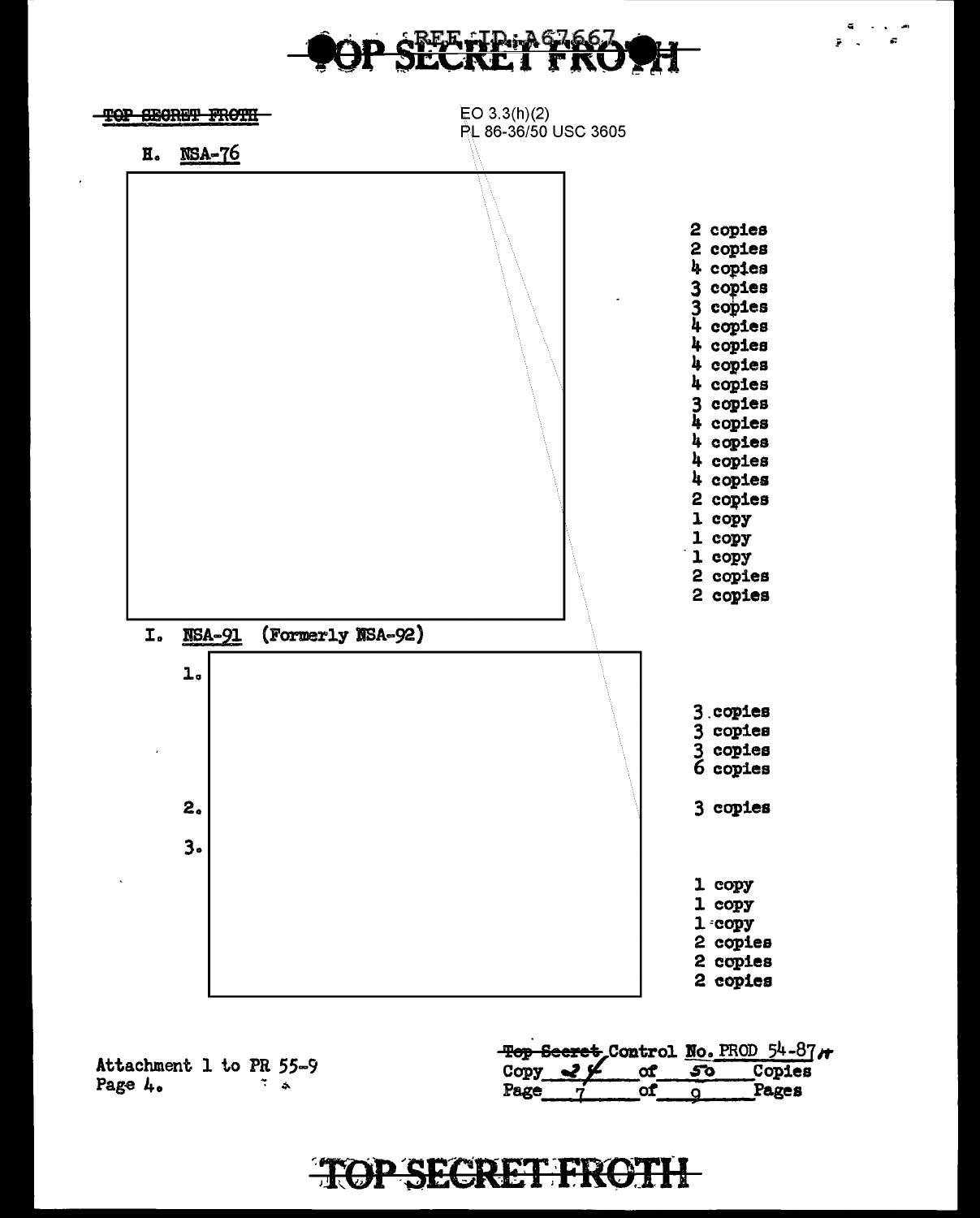$\mathcal{L}^{\mathcal{L}}$ 

![](_page_8_Figure_1.jpeg)